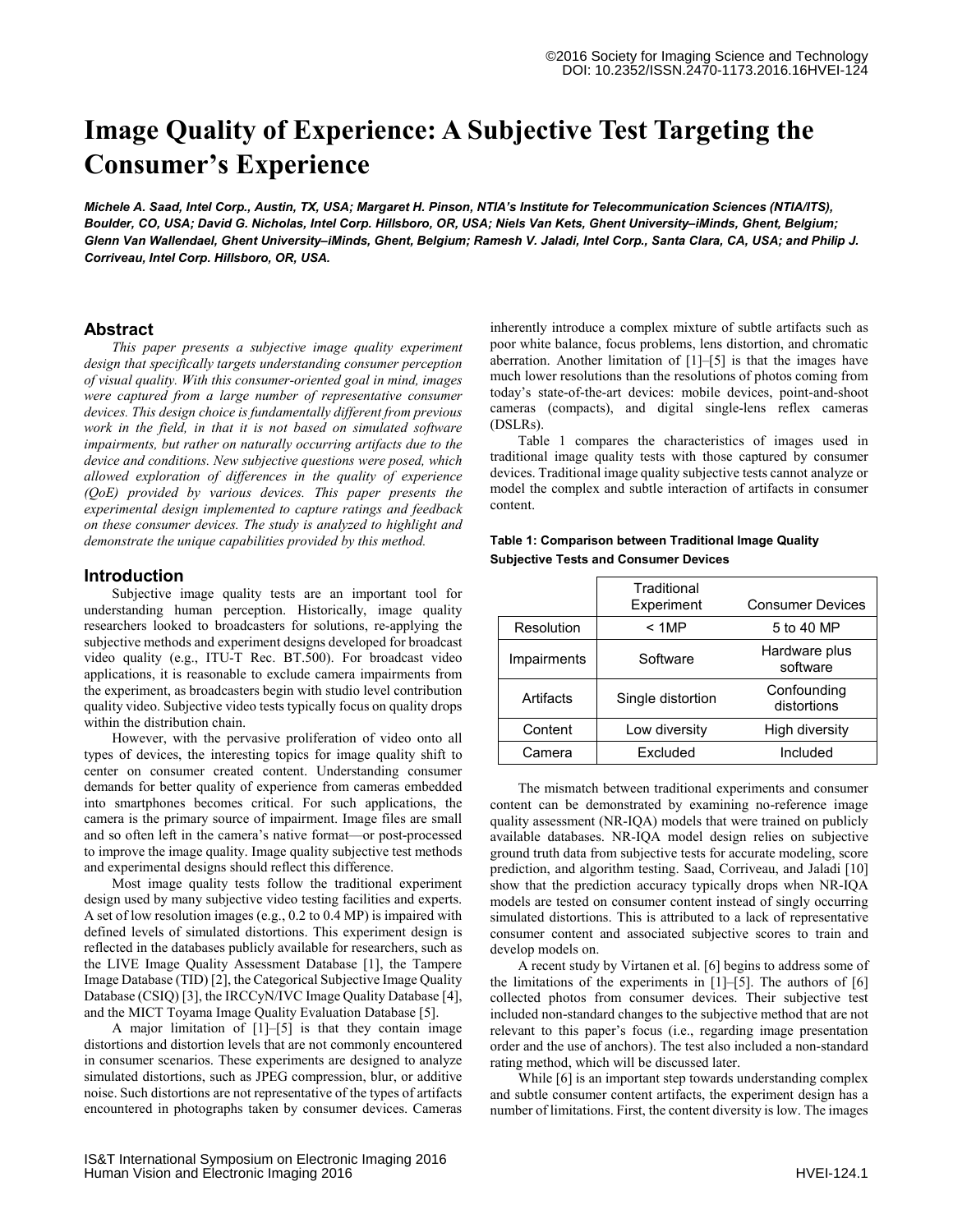in the dataset are derived from eight scenes, six of which are photographs of people and none of which are night scenes. Second, the resolution of the images is fixed. The images were all scaled to one resolution before subjective testing and distribution; the original images are unavailable. Third, all details of the image capture protocol are missing (e.g., camera settings, use of tripod).

This paper proposes an experiment design that is targeted at understanding consumers' visual quality of experience. This method includes camera impairments and is intended for comparisons between multiple cameras. This subjective image quality test design is analyzed with respect to the new types of questions that can be asked. Future work is needed on how to evaluate quality of experience.

## Consumer Content Experiment Design

In this section, an experiment design is proposed to compare the image quality of consumer cameras. This design is called the *consumer content experiment design*. This experiment design reflects the real world situation where a consumer compares several different cameras by taking pictures of the same scene with multiple cameras.

#### *Taking Pictures to Compare Cameras*

The first design element in the experiment is inclusion of images from multiple cameras. To allow for comparisons, the experimenter must closely reproduce the same photo using a variety of different cameras.

A popular method to compare cameras is to take the same photo with different cameras under extremely controlled circumstances. For example, a test chart (a chart of artificial patterns and textures) is set up in a lab and a photograph is taken with each camera. The goal is precision (e.g., using controlled lighting, tripod, precise framing). In this scenario, the quality evaluation consists of a comparison between the photograph of the chart and the actual high quality laboratory chart. Examples include the Digital Photography Review (DPReview.com) studio shot comparison tool, the Imatest Master software, and the Imaging Resource Comparometer. Figure 1 is an example of a test chart from Imatest. This technique omits much of the natural variation found in consumer images.



*Figure 1. This eSFR ISO chart from Imatest implements the ISO 12233:2014 standard, with some added features. See [http://www.imatest.com/docs/esfriso\\_instructions/](http://www.imatest.com/docs/esfriso_inst//ructions/)*

The consumer content experiment design instead uses *equivalent images*: photographs that depict approximately the same scene. Equivalent images are created by picking up two or more cameras in succession and taking photos of a scene, without the use of a tripod or measuring tool. Equivalent images could also be created using different camera settings (e.g., automatic focus vs.

manual focus). The goal is to emulate the level of repeatability that an average person could obtain.

All pictures associated with a single scene will be referred to as an *equivalent image set*. There will be inherent differences within an equivalent image set due to camera differences (such as aspect ratio, focal length, variation in exact camera positioning) and slight changes in the scene (such as moving clouds, fluctuations in natural light). Unless post-processing options are to be considered, the range of image quality and array of image artifacts comes exclusively from the camera systems used to capture the photos for the study.

## *Choosing Scenes to Compare Cameras*

The second design element is the scene selection criteria. From video quality subjective test research, it is known that the scenes used in an experiment are nearly as influential on the analysis and conclusions as the impairments themselves. Pinson, Barkowsky and Le Callet [\[10\]](#page-5-6) recommend criteria for choosing a robust set of video sequences. Based on that prior work, it is recommended the experiment contain various scenes with a wide distribution of the following factors:

- Focal length (close to far)
- Lighting levels (low to high)
- Light type (natural and artificial)
- Light direction (relative to lens)

These distributions are not intended to be uniform. For example, there is more interest in various low lighting conditions (which bring out interesting camera behavior) than in high lighting conditions.

Additionally, the scenes should include interesting characteristics:

- Areas of the image containing solid color (e.g., white paper, grey backdrop), particularly in the presence of low lighting
- Reflective surfaces (e.g., glass, metal, snow)
- Fine detail (e.g., high spatial information)
- Spatial details at different frequencies
- Bright colors
- Muted colors (e.g., composition of black, white and grey)
- Smoothly graduated color or luma changes (e.g., blue sky, sunset)
- High contrast edges
- Low contrast picture
- Fine textures (e.g., grass, sand, fabric weave)
- Natural edge angle distributions (e.g., as seen in nature)
- Artificial edge angle distributions (e.g., as seen in building architecture)

Finally, the scenes should include a variety of subject matter (e.g., landscapes, portraits, night scenes). In addition to making the test more interesting for subjects, this variety increases the likelihood that the scenes will include a robust variety of interesting characteristics.

#### *Choosing the Display Method*

The third design element is the display method. The consumer content experiment design will inevitably include pictures with differing pixel counts. Pixel count means the total number of pixels in an image, calculated as the height in pixels times the width in pixels. This is typically reported in megapixels (MP).

During the subjective test, all images are scaled to contain the same number of pixels as the monitor used for display. This allows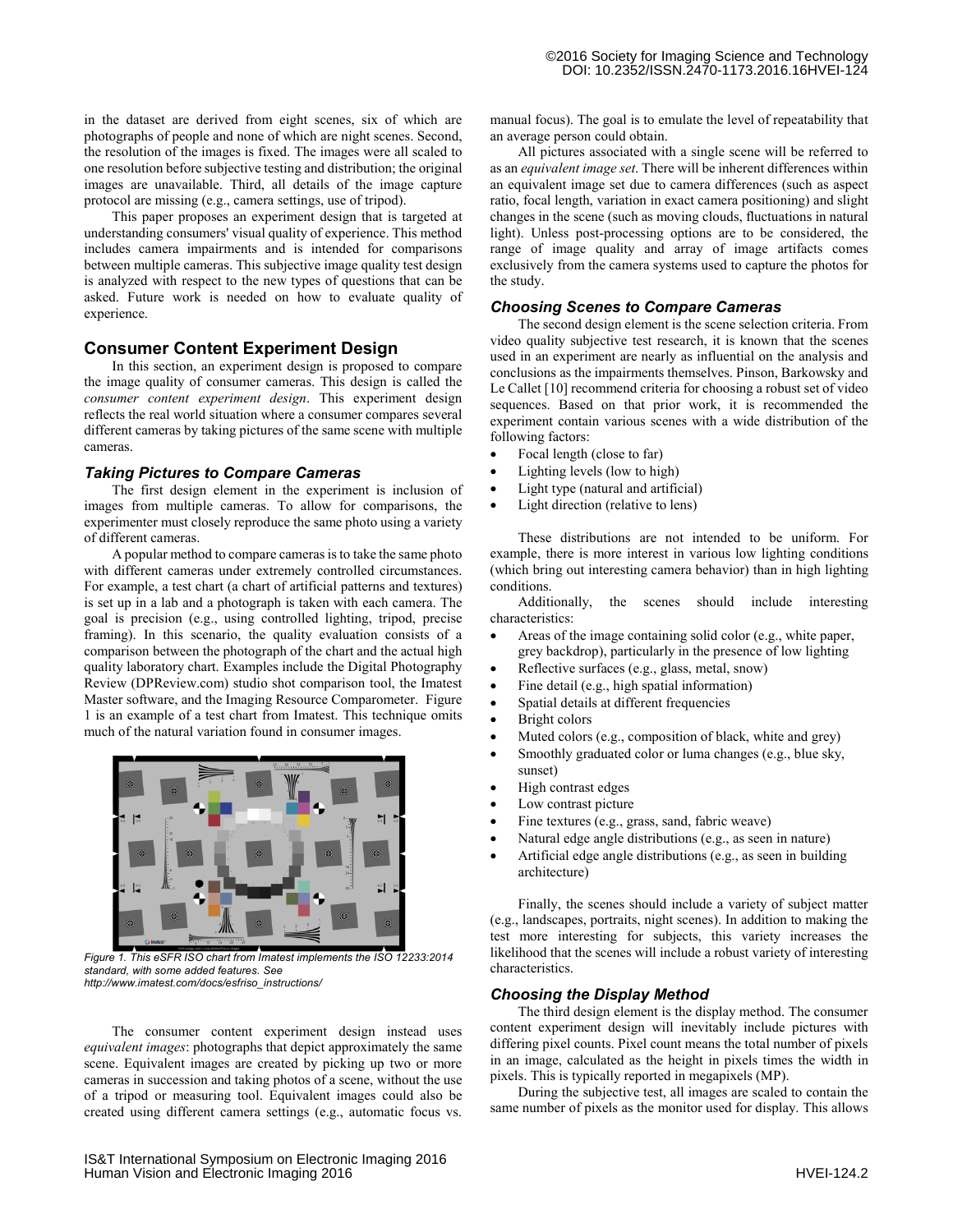subjects to rate images on a single monitor and avoids the biasing factor that would occur if images were displayed at native pixel counts (e.g., an 8 MP image will appear larger than a 5 MP image on a 4K monitor). This solution is recommended as it matches the most popular application today (i.e., digital images viewed on a digital display). The rescaling is intended to be a transparent process.

### *Open Issues - How to Add Quality of Experience*

As presented to this point, the consumer content experiment design can be defended on the basis of prior work. The design is more realistic (i.e., better matched to the consumer content application) yet less accurate (i.e., contains confounding factors that complicate data analysis). The impact upon repeatability must be determined; this topic will be discussed later.

The fourth design element is Quality of Experience (QoE), a missing element that is needed to better understand consumer demands. QoE is a holistic approach to understanding a consumer's reaction to the images produced and displayed. Understanding the entire experience ventures away from traditional solely quantitative ratings obtained from a Likert scale to exploring qualitatively the feelings and reactions users have to the content produced. Let us first examine prior research on QoE.

Virtanen et al. [\[6\]](#page-5-5) ask subjects to rate the overall image quality plus four image characteristics: sharpness, graininess, lightness, and saturation. The task of rating these image characteristics likely focuses attention on these pre-defined image characteristics. The overall quality scores are likely impacted by subjects' opinion of these characteristics [\[7\].](#page-5-7) Whether this is desirable or undesirable is not obvious. ITU-T Rec. P.835 has subjects rate the same speech stimuli on multiple scales for improved analysis of noise suppression algorithms. However, the situation for image quality is more complex. Cameras introduce impairments that are difficult to isolate. Also, preliminary work in [\[9\]](#page-5-8) suggests that asking subjects to rate multiple image characteristics at one time can cause their responses in certain outlier cases to be artificially interdependent.

Pinson, Sullivan and Catellier [\[14\]](#page-5-9) propose the use of distractor questions. Subjects answer multiple questions for each stimulus, yet (unlike [\[6\]\)](#page-5-5) only one question rates the stimulus on a perceptual scale. Distractor questions are used in addition to the traditional mean opinion score (MOS) scale. Distractor questions serve to:

- Focus the subject on the clip as a whole (instead of only the clip's quality)
- Emphasize the intended application
- Provide added information

j

The same distractor questions are asked for all stimuli, thus the distractor questions must be generally applicable. Multiple-choice questions are recommended to keep the overall cognitive task low. Narwaria et al. [\[8\]](#page-5-10) demonstrated this technique.

Radun et al. [\[7\]](#page-5-7) used Interpretation-Based Quality (IBQ) to solicit descriptive user feedback. In IBQ, subjects are asked to describe their own subjective quality impressions of images in their own words. This task is in addition to quantitatively rating the stimuli. In [\[7\],](#page-5-7) the authors designed a subjective study that requires participants to rank printed images of simulated image signal processor (ISP) pipeline outcomes with the aim of understanding the effects of ISP tuning parameters on image quality.

Distractor questions and IBQ are worth further investigation. In addition to focusing the subject on the intended application, distractor questions can be QoE questions that are unrelated to MOS. IBQ can yield better understanding of the consumer perspective. The fourth design element is the optional inclusion of QoE, via one or both of these techniques.

## Implemented Test: CCRIQ

Saad et al. [\[12\]](#page-5-11) describe the Consumer-Content Resolution and Image Quality (CCRIQ) test: a subjective test conducted according to the *consumer content experiment design*. The goal of CCRIQ was to better understand the relationship among camera type, image pixel count, monitor resolution (HD vs 4K), camera characteristics (optics and post processing), and the overall perceived quality. See [\[12\]](#page-5-11) for their conclusions. The CCRIQ dataset is made available to the research community in the Consumer Digital Video Library (CDVL, www.cdvl.org)<sup>1</sup>. This section provides an overview of CCRIQ in the context of analyzing the consumer content experiment design. For more details, we refer the reader to [\[12\].](#page-5-11)

#### *Overview*

The CCRIQ test spans 23 cameras and 18 equivalent image sets. The cameras were 11 phones, 2 tablets, 6 compacts, and 4 digital single reflex lens (DSLR) cameras. The cameras were chosen to have sensor resolutions ranging from 1 megapixel (MP) to 20 MP. The 18 equivalent image sets were photographed and selected according to the criteria described above. Scene content was limited to five content categories: landscape scenes, outdoor night shots, portraits, indoor still life arrangements, and flat surfaces. The scene depths were also chosen to vary widely. CCRIQ contains all natural images and none with artificially simulated distortions. The experiment design was a full matrix of equivalent image sets and cameras.

CCRIQ consists of two studies. The primary study (described in [\[12\]\)](#page-5-11) analyzes the combined effects of image pixel count and monitor resolution on the overall perceived quality. This study was conducted using the absolute category rating (ACR) method from ITU-T Rec. P.913. The secondary study analyzes a smaller set of images using the QoE techniques described above (IBQ and distractor questions) and is omitted from [\[12\].](#page-5-11) 

The secondary study applies the IBQ approach described in [\[7\]](#page-5-7) to ask subjects to describe in their own words their subjective quality impressions of the stimuli presented to them in addition to quantitatively rating the stimuli. This secondary study also includes a multiple choice question that asks subjects to guess what type of device was used to take the photo (whether phone, tablet, point-andshoot camera (compact), or professional camera (DSLR)). We note that in the remainder of the text we use the terms *point-and-shoot* and *compact* interchangeably and the terms *professional camera* and *DSLR* interchangeably. Understanding quality from a consumer perspective requires one to shift the focus from the traditional experimental design to one that addresses subjective quality assessment holistically. The coupling of quantitative data in the form of mean opinion scores (MOS) with qualitative feedback from consumers enables a different perspective.

The authors note that [\[12\]](#page-5-11) only describes a portion of the study with the primary focus being on understanding specific camera

<sup>&</sup>lt;sup>1</sup> The images in the dataset were left in their original file resolution as saved by the camera.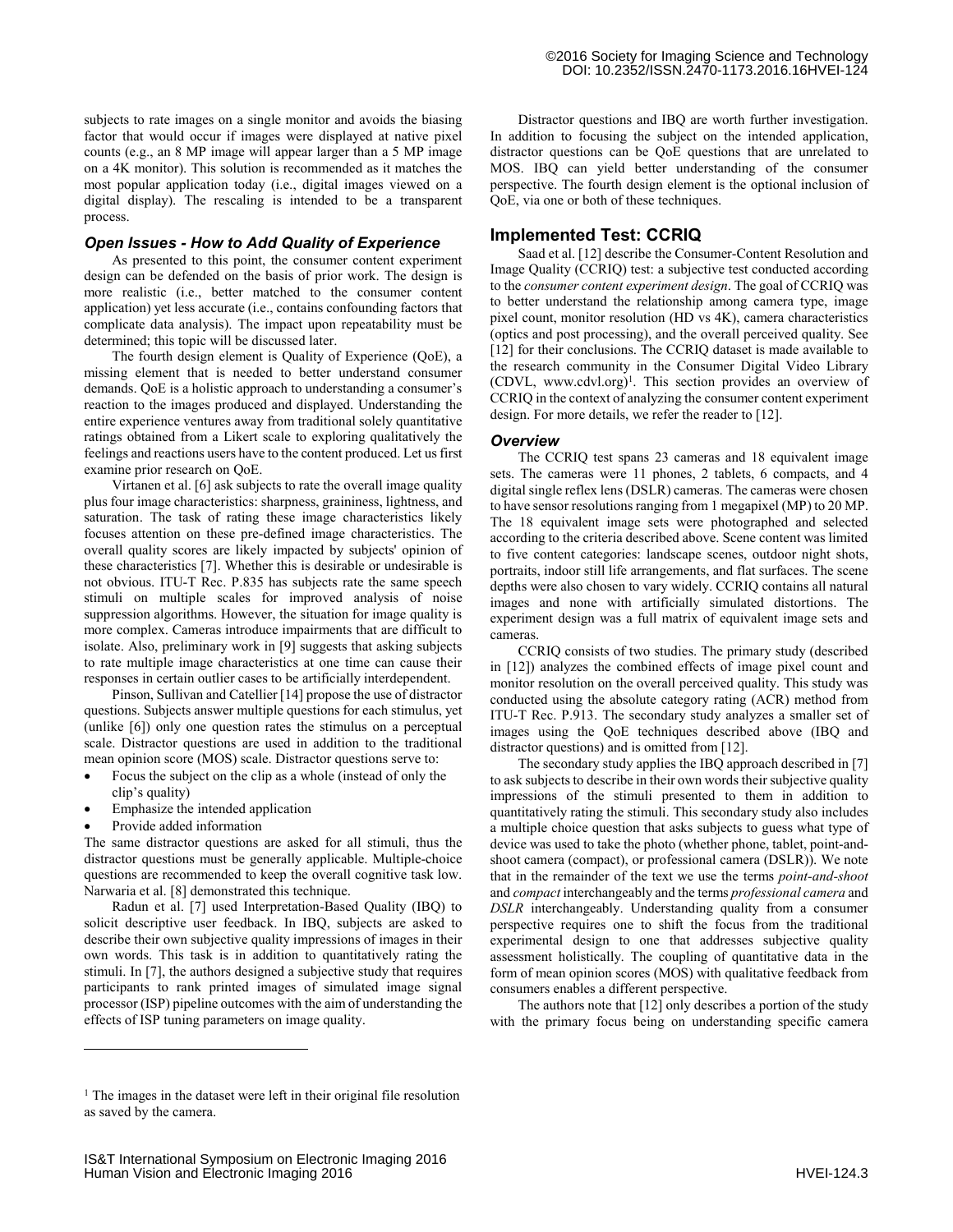characteristics. Paper [\[12\]](#page-5-11) does not elaborate on the complete study design and there is no mention of the secondary study. In this paper the focus is on describing a subjective test experiment design that is non-traditional and consumer oriented. Data will be presented that begins to explore the link between image quality ratings and how consumers describe those ratings, along with why they describe the ratings as they do. This new approach brings a level of understanding and investigation around consumers' expectations and why they like or dislike an image that can help further define, develop, and deploy objective models; it also provides a richer dataset to the research community.

#### *The Subjective Test*

CCRIQ was conducted by three laboratories: 1) NTIA/ITS in Boulder, CO, USA; 2) Intel Corp. in Santa Clara, CA, USA; and 3) Ghent University-iMinds in Ghent, Belgium. ITS and Ghent University provided 18 participants each, and Intel provided 17. None of the participants were imaging experts. Visual acuity and color deficiency tests as well as lab illumination and viewing distance conditions were in compliance with ITU-T Rec. P.913 (summarized in [\[13\]\)](#page-5-12). The test consisted of two sub-studies: the primary study and the secondary study. Each was preceded by a short training phase to familiarize the subjects with the tasks.

The primary study used the standard single stimulus absolute category rating (ACR) method and augmented it to include the presentation of the stimuli on two identical 28" monitors: one configured for HD resolution and the other for 4K. The order of stimulus presentation on one monitor or the other was fully randomized. When a stimulus was presented on one monitor, the other monitor displayed the rating page that instructed the subjects to provide a quality rating. A discrete 5 point Likert scale was used (where 5 corresponded to Excellent, 4 to Good, 3 to Fair, 2 to Poor, and 1 to Bad). A total of 392 images were rated in the primary study. To avoid subject fatigue, the set of 392 images was split into two overlapping pools. Each subject rated either 218 or 221 images, and 45 images were rated by all subjects. Each stimulus was rated by at least 26 subjects. All data associated with two images in the primary study were discarded due to naming errors (i.e., the images were taken by the wrong camera).

The secondary study extended the consumer oriented focus of the test to include user qualitative feedback in addition to the ACR ratings. In this sub-study, the stimuli were presented on the 4K configured monitor only. The second monitor was used to display the study questions. Twenty image stimuli were used in this portion of the study: 5 from DSLR cameras, 6 from point-and-shootcameras, 4 from tablets, and 5 from phones. The secondary study was small, because it was considered to be an exploratory test. The goal was to evaluate IBQ and distractor questions.

Participants were asked three questions for each stimulus presented to them. Similar to the primary study, the first question was to rate the quality of the stimulus on a 5 point Likert scale. The second question was a multiple choice question that required subjects to guess the type of device that was used to capture the photo. The multiple choice options were 1) phone, 2) tablet, 3) point-and-shoot camera, or 4) professional camera. This question ties into the study consumers' expectations of the various device types. Finally, the third question used the IBQ approach to ask subjects to describe in their own words their subjective experience of the stimulus by explaining the rating they awarded it. The subjects were allowed to type their open-ended responses. There was no limit on the number of words allowed.

No subject data was discarded in post analyses. The IBQ freeresponses were modified as follows: translated into English (where necessary), spelling corrected, and common English words discarded (e.g., "a", "the", "and").

## Analysis

A summary of the conclusions reached by the primary study will be presented first. See [\[12\]](#page-5-11) for other analyses of the primary study data, including camera characteristics and their relationship to perceived image quality. Next we present an analysis of the stability of the experiment design and the secondary study. Along the way, the relationship between our experiment design and the data will be examined.

## *Primary Study Analysis*

The HD and 4K MOS ratings were highly linearly correlated, with a Pearson linear correlation coefficient of 0.979. Analyses were conducted using a two-sided Student's *t*-test at the 95% significance level. Within the [3.0..5.0] range, the 4K monitor MOSs were 0.2 higher than the HD monitor MOSs. Within the [1.0..3.0] range, the 4K and HD monitor MOSs were statistically equivalent. Due to the close similarity between these two sets of MOS values, our other analyses combine the 4K and HD ratings into a single MOS value.

The 23 cameras in CCRIQ were chosen to represent the variety of popular consumer devices on the market in 2014. These cameras span a wide range of characteristics such as sensor size, resolution, lens maximum aperture, price, and form factor. Popular consumer devices on the market tend to generally produce good quality images.

Consumer images, however, span a wide quality range. One factor is aesthetics, so CCRIQ emphasizes scenes with good aesthetics. Another factor is lighting, so CCRIQ scenes span a wide range of light conditions:

- Natural light, full sun (3)
- Natural light, shade (2)
- Bright artificial light (3)
- Dim artificial light (5)
- High contrast ratio, bright to dark (2)
- Night scene (3)

This combination of scenes and cameras produced scores that are fairly well distributed between 1 and ≈4.8, with a slight peak around 3.8 (see Figure 5 of [\[12\]\)](#page-5-11). This distribution was achieved through the use of a preliminary test using seven subjects, run to check and balance the experiment design. The scenes were adjusted and the cameras selection did not change. Note that this reverses the traditional experiment design, where the scenes are retained and the impairment levels are adjusted—likely by adjusting simulating distortion levels to more uniformly sweep the quality range.

CCRIQ contains two compositions that were each photographed both with autoflash and with flash disabled (if autoflash triggered). This yielded 29 image pairs that compare camera performance with and without flash. Each scene composition depicted a portrait (head and shoulders) of a model with professional makeup and hair. [Figure 2](#page-4-0) shows the difference in MOS between the flash and no flash images, and [Figure 3](#page-4-1) shows sample image pairs. The quality of DSLR and compact cameras was sometimes dramatically improved by the auto-flash, while the quality of phone cameras typically was not. Neither tablet in the study had a flash.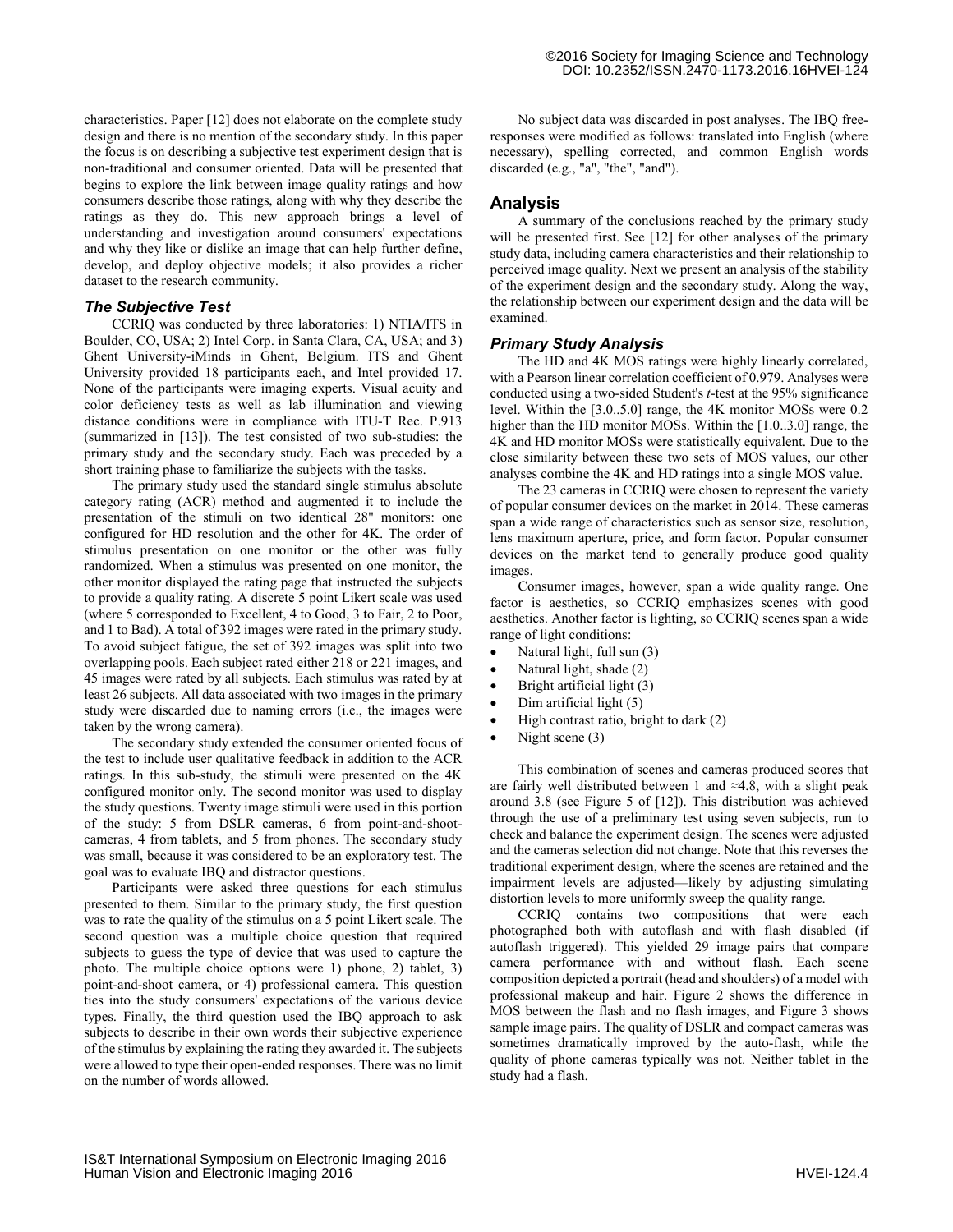

<span id="page-4-0"></span>*Figure 2. Comparison between MOSs for autoflash and flash-disabled.*



Phone *V* autoflash (3.0) Phone *V* flash disabled (3.7) *Figure 3. Photos demonstrate the different quality impact of autoflash (left) and flash disabled (right) based on camera type. Shown are two sample cameras: DSLR K and phone V. MOS is given in parentheses. Camera K with autoflash disabled yields surprisingly poor perceptual quality yet closely matches the photographer's memory of the scene.*

## <span id="page-4-3"></span><span id="page-4-1"></span>*Lab-to-Lab Comparisons*

The inter-lab MOS scores from both the primary and secondary tests were highly linearly correlated. [Table 2](#page-4-2) shows the Pearson correlation coefficients between MOS scores from each of the test labs. The high correlation scores between the labs are a strong indication of the stability of the study design and the repeatability of the obtained scores.

## <span id="page-4-4"></span><span id="page-4-2"></span>Table 2: Primary and Secondary Study Inter-Lab MOS Pearson Linear Correlation

| <b>Primary Study</b> |       |            |       |  |
|----------------------|-------|------------|-------|--|
|                      | Ghent | <b>ITS</b> | Intel |  |
| Ghent                |       | 0.952      | 0.915 |  |
| <b>ITS</b>           |       |            | 0.941 |  |
| Intel                |       |            |       |  |

| Secondary Study |       |            |       |  |
|-----------------|-------|------------|-------|--|
|                 | Ghent | <b>ITS</b> | Intel |  |
| Ghent           |       | 0.975      | 0.964 |  |
| <b>ITS</b>      |       |            | 0.962 |  |
| Intel           |       |            |       |  |

# *Secondary Study Analysis*

The secondary study asked subjects three questions:

- Please rate this photo according to its quality: 5 (excellent) 4 (good) 3 (fair) 2 (poor) 1 (bad)
- What device do you think this photo is coming from?
- Phone, tablet, point and shoot camera, or professional camera
- Briefly describe the characteristics of this image that influenced your rating of the overall quality.

[Figure 4](#page-4-3) shows a word cloud from the responses to question #3, the IBQ free-text responses.<sup>2</sup> The size of the words in the cloud is proportional to their frequency of occurrence. The word cloud reveals three dominant themes: 1) scene clarity, detail, or sharpness, 2) lighting, and 3) color.



*Figure 4. Word cloud generated for user descriptive verbal feedback on stimulus quality in the secondary study. The larger the size of the words in the cloud, the more frequent their occurrence among subjects' responses.*

Each row of [Table 3](#page-4-4) contains the distribution of subject guesses from question #2, based on images associated with one device. The four devices are approximately evenly represented in the secondary study, yet not equally likely to be guessed.

#### Table 3: Subject Guesses per Device Category

| <b>Actual Device</b> | <b>Subject Answers</b> |        |         |             |
|----------------------|------------------------|--------|---------|-------------|
|                      | Phone                  | Tablet | Compact | <b>DSLR</b> |
| Phone                | 41.1%                  | 14.4%  | 28.2%   | 16.3%       |
| Tablet               | 39.3%                  | 18.5%  | 30.6%   | 11.6%       |
| Compact              | 29.3%                  | 16.4%  | 35.2%   | 19.1%       |
| <b>DSLR</b>          | 18.9%                  | 9.2%   | 38.9%   | 33%         |

The top of [Figure 5](#page-5-13) shows the distribution of subject answers to questions #1 and #2 (device guess and ACR). The bottom of [Figure 5](#page-5-13) shows how the distribution changes when question #2 is

 $\overline{a}$ 

<sup>2</sup> Website "Wordle" was used to generate this figure.